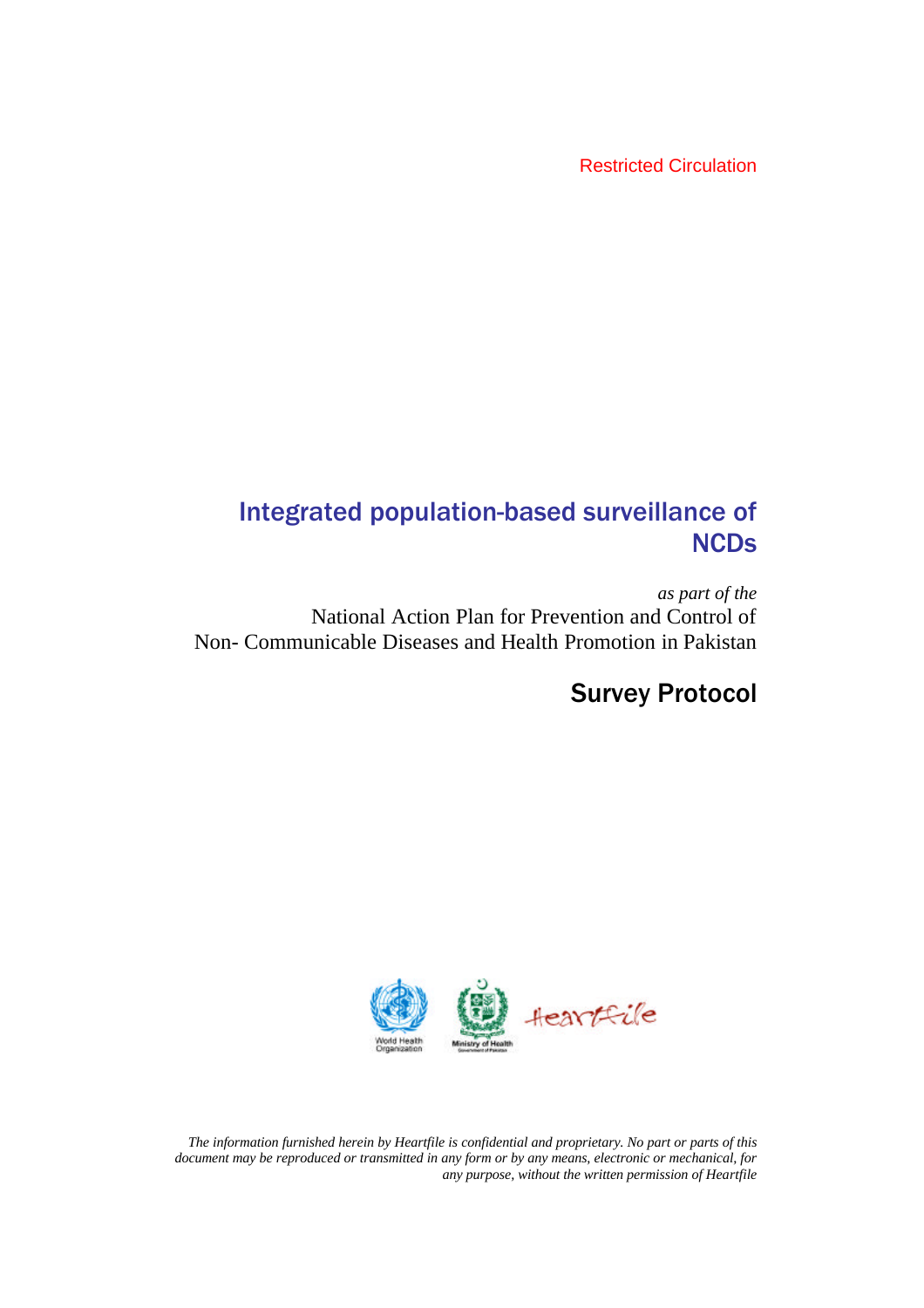# Contents **Pages**

| 1.               |                                                                                                 | 1              |
|------------------|-------------------------------------------------------------------------------------------------|----------------|
| 1.1              |                                                                                                 | 1              |
| 1.2              |                                                                                                 | 1              |
| $\overline{2}$   |                                                                                                 | $\overline{2}$ |
| 3                |                                                                                                 | $\overline{c}$ |
| 3.1              |                                                                                                 | $\overline{c}$ |
| 3.2              |                                                                                                 | $\overline{2}$ |
| 3.3              |                                                                                                 | $\overline{3}$ |
| $\boldsymbol{4}$ |                                                                                                 | 3              |
| 4.1              |                                                                                                 | $\overline{3}$ |
| 4.2              |                                                                                                 | 3              |
| 4.3              |                                                                                                 | 3              |
| 5                |                                                                                                 | 3              |
| 5.1              | Data Collection and questionnaire design                                                        | 3              |
| 5.2              | Components of the questionnaire                                                                 | 4              |
| 5.3              | Quality assurance procedures                                                                    | 5              |
| 5.4              |                                                                                                 | 5              |
| 5.5              |                                                                                                 | 5              |
| 6                | Selection of Interviewers                                                                       | 5              |
| 6.1              |                                                                                                 | $\overline{5}$ |
| 6.2              |                                                                                                 | 5              |
| 7                |                                                                                                 | 5              |
| 8                |                                                                                                 | 6              |
| 9                | Appendix A: Questionnaires English/Urdu<br>Appendix B: Training Manual<br>Appendix Bi: Log Form |                |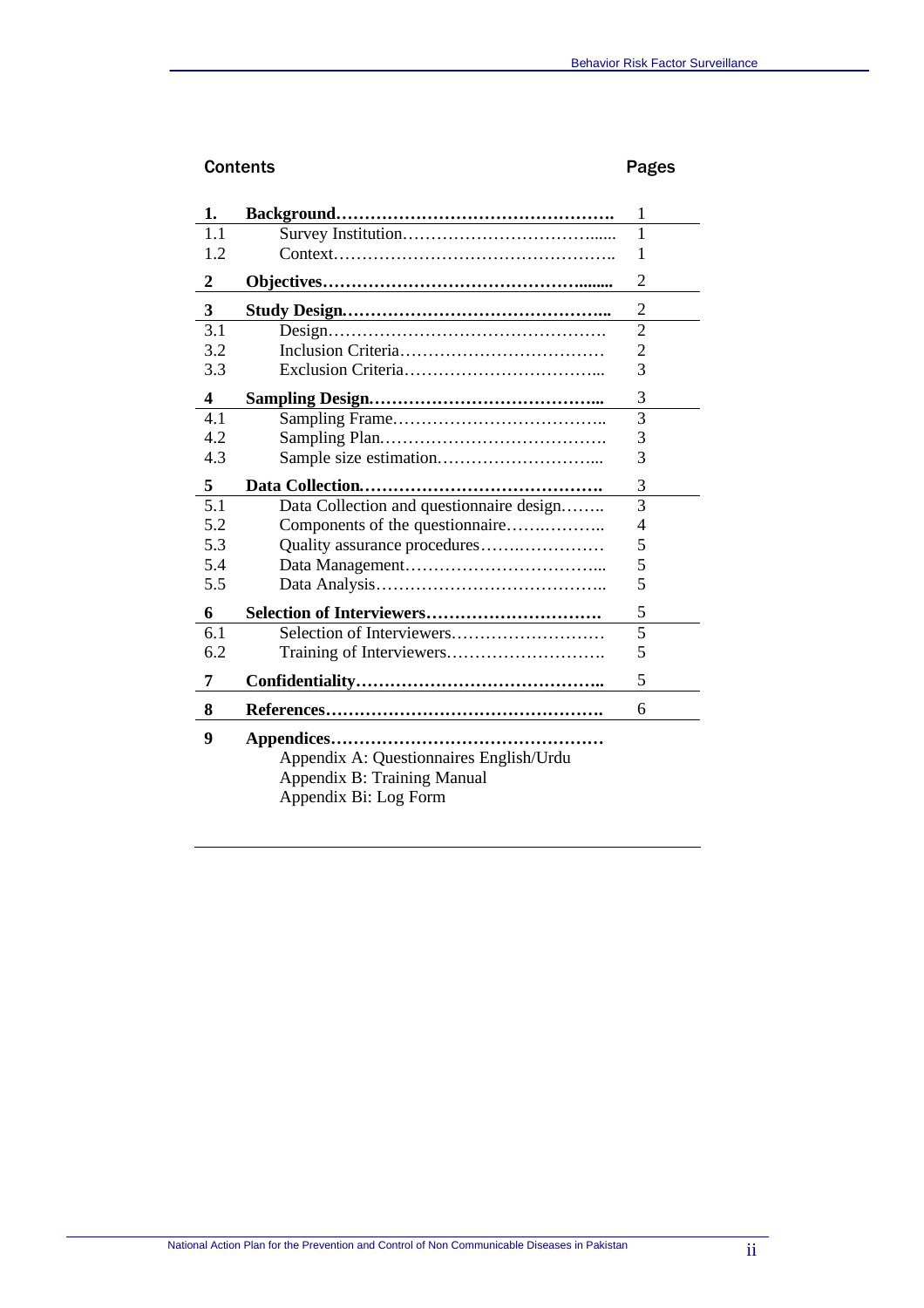# Integrated Population-Based Surveillance of NCDs

*as part of the* National Action Plan for the Prevention and Control of Non-Communicable Diseases in Pakistan

#### 1. BACKGROUND

#### 1.1 Survey Institution

Heartfile, Pakistan (under its program: *National Action Plan for the Prevention and Control of NCDs* in collaboration with the Ministry of Health, Government of Pakistan) 1 Park Road *Chak Shahzad*, Islamabad Pakistan Tel: 0092 51 2243580 Fax: 0092 51 2240773

#### 1.2 Context

Non communicable diseases accounted for an estimated 33.4 million deaths worldwide in the year 2002; of these, 72% occurred in the developing countries.<sup>i</sup> NCDs and injuries are amongst the top ten causes of mortality and morbidity in Pakistan;<sup>ii</sup> estimates indicate that they account for approximately 25% of the total deaths within the country.<sup>iii</sup> NCDs contribute significantly to adult mortality and morbidity and impose a heavy economic burden on individuals, societies and health systems.<sup>iv</sup> In most cases, it is the economically productive workforce that bears the brunt of these diseases. South Asia has one of the highest rates of CAD compared to any throughout the world.<sup>v</sup> Existing population-based morbidity data on NCDs in Pakistan show that one in three adults over the age of 45 years suffers from high blood pressure.<sup>vi</sup> The prevalence of diabetes is reported at  $10\%$  whereas 40% men and  $12.5\%$ women use tobacco in one form or the other.<sup>vii,viii</sup> Karachi reports one of the highest incidences of breast cancer for any Asian population.<sup>ix</sup> In addition, estimates indicate that there are one million severely mentally ill and over 10 million individuals with neurotic mental illnesses within the country.<sup>x</sup> Furthermore, 1.4 million road traffic crashes were reported in the country in the year 1999. Of these,  $7000$  resulted in fatalities.<sup>xi</sup> Against this background, the **National Action Plan for the prevention and control of non communicable diseases and health promotion in Pakistan** (Action Plan) is the first opportunity to develop and implement a National Plan of Action aimed at preventing and controlling these diseases in Pakistan. The Action Plan was officially released on May 12, 04 in a ceremony held in Islamabad, Pakistan. This program is a collaborative initiative of the Ministry of Health, Pakistan; the WHO Pakistan office and Heartfile. This public-private partnership has been mandated to develop and implement a long-term national strategy for prevention and control of NCDs and health promotion in Pakistan. The terms of this partnership, stipulated in an official agreement, placed the onus of responsibility on Heartfile to provide national leadership to develop and implement the National Action Plan. Based on the priority areas identified in the Integrated Framework for Action of the National Action Plan, the first phase of its implementation has already commenced. The First Phase of implementation of the National Action Plan includes surveillance and a behavioral change communication component.

A necessary prerequisite for effective planning, implementation and evaluation of NCD prevention programmes is access to reliable and timely information on mortality, morbidity, risk factors and their socio-economic determinants. In Pakistan, lack of comprehensive databases for NCDs presents an obstacle to effective priority setting, targeting of programmes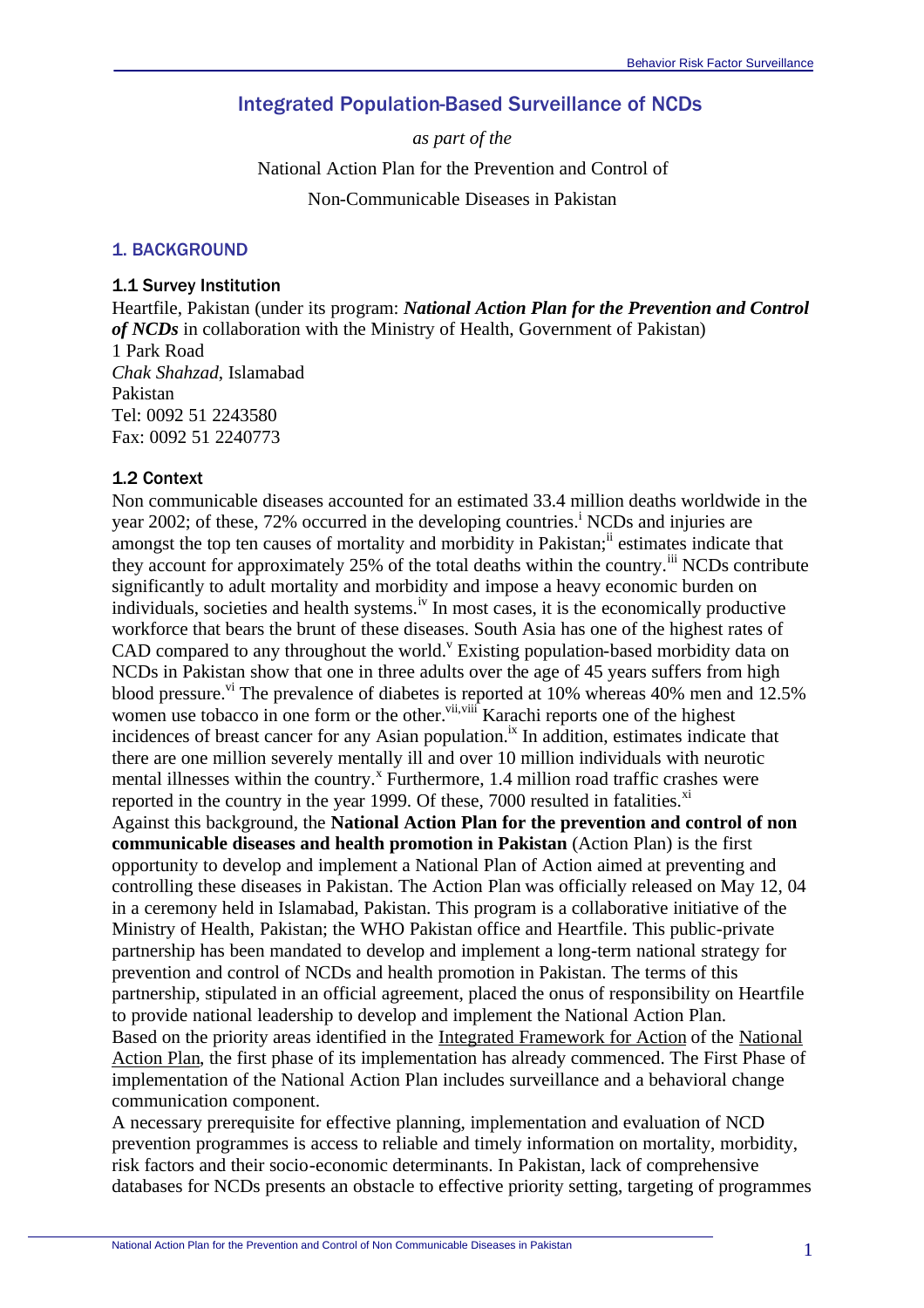to various population groups, evaluation of process-related activities and long-term evaluation of preventive interventions. The adoption of practical and economical systems to meet these needs have, therefore, been recognized as part of the Action Plan.

There is some potential for strengthening and upgrading conventional data sources such as those that presently exist within administrative systems, public health and primary healthcare structures, individual files, death records and hospital data within the healthcare system in Pakistan. These data sources, however, suffer several limitations. These include lack of systematic data collection systems and population-based data on NCDs; lack of data for population subgroups with heterogeneous health characteristics; relatively small sample sizes in cross-sectional surveys; lack of longitudinal studies; and self-selection bias in sampling methods. By and large, existing data sources in Pakistan do not serve the purpose of monitoring population parameters, which this Action Plan aims to impact. For this reason, a more comprehensive, integrated, systematic and sustainable population-based data collection infrastructure needs to be established, maintained and expanded over time. This can then be supplemented by facility-based data collection systems and stand-alone data sources wherever applicable.

A surveillance process conforming to all these parameters is being established at Heartfile – this will be a sequential process and will begin with conducting a cross sectional survey with a sample of sufficient size with a power to detect changes in population level of the risk factors and NCDs over time. Appropriate linkages have also been established with institutions such as the Pakistan Medical Research Council (PMRC), which can provide sustainable support for surveillance activities.

#### 2. OBJECTIVES

- 1. To estimate the prevalence of NCDs and also the distribution of risk factors, as a first step in a sequential process that aims to establish and maintain a comprehensive, integrated, systematic and sustainable population-based data collection system as part of the National Action Plan for the Prevention and Control of Non-communicable diseases in Pakistan.
- 2. To establish baseline levels of population level of the risk factors for NCDs.
- 3. To establish baselines for process evaluation of interventions.

#### 3. STUDY DESIGN

#### 3.1 Design

A cross sectional survey with a sample of sufficient size with a power to detect changes in population level of the risk factors for NCDs and selected NCDs will be conducted. A common population surveillance mechanism for all NCDs (with the exception of cancer) has been developed. The model includes population surveillance of main risk factors that predict many NCDs and combines modules on population surveillance of injuries, mental health and stroke. Guidance has been sought from the WHO STEPwise approach. Optional STEPS modules on mental health, injury and stroke have also been included in the surveillance model. The model has also incorporated components from the BRFSS module. In addition, it has been adapted for programme evaluation; this will enable it to track implementation processes using appropriate indicators, facilitating an assessment of how interventions work and which components contribute most to success. This will enable the surveillance model to measure outcomes and evaluate processes both qualitatively and quantitatively. Efforts will be made to build on similar data that have already been collected in Pakistan.

#### 3.2 Inclusion criteria:

Males and females between 25-65 years of age (inclusive), who are willing to participate and also the permanent residents of the study area are being included in the study.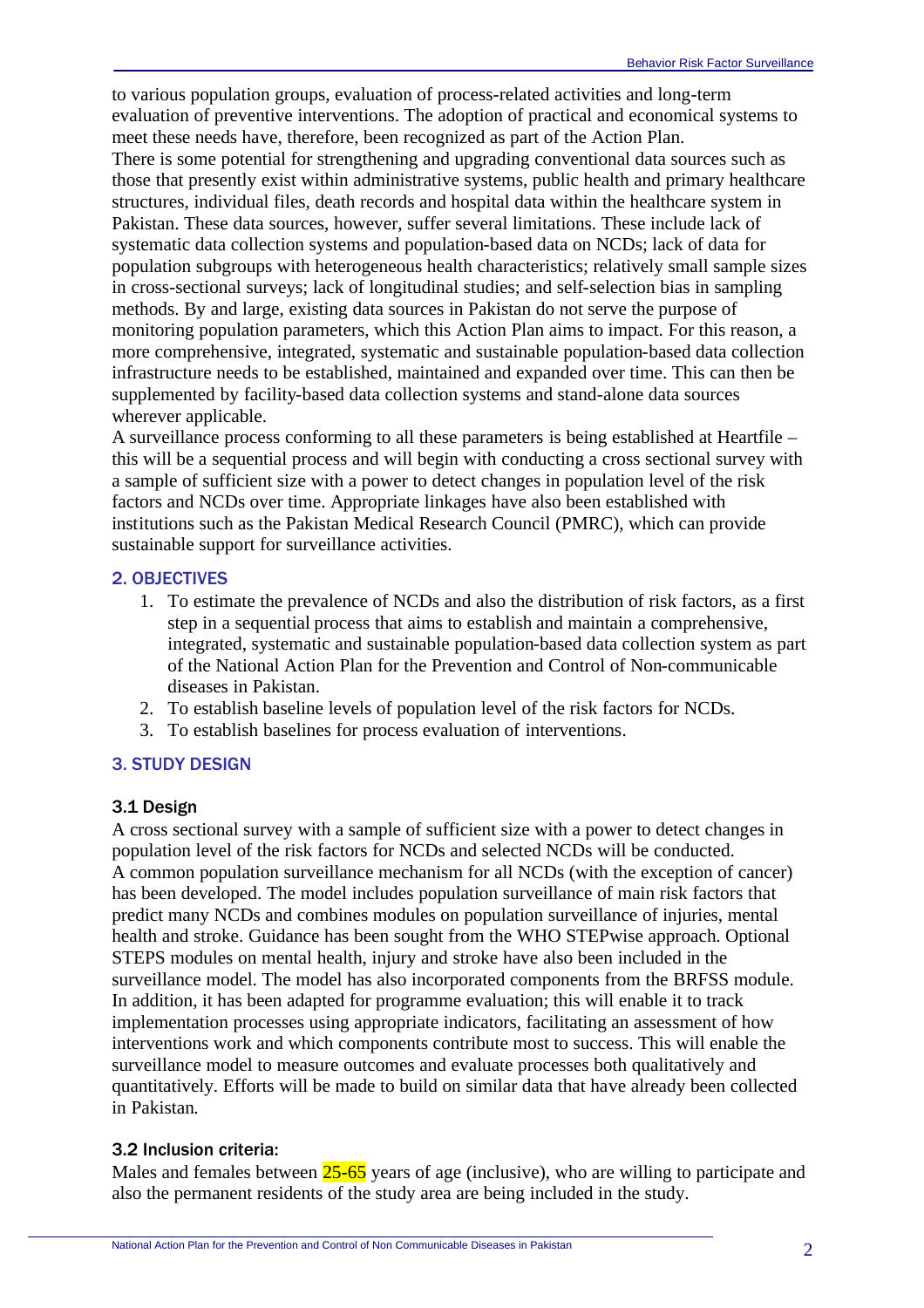## 3.3 Exclusion criteria:

Individuals in institutionalized settings e.g. in hotels, motels, hospitals, nursing homes and other institutions and also the temporary residents of the study are being excluded from the study.

# 4. SAMPLING DESIGN

## 4.1 Sampling Frame:

Rawalpindi District has been selected as the surveillance site. Both urban and rural areas of this district have been included. The District has a total population of 3.4 million according to the 1998 census; of this 58% is rural whereas 42% is urban. Sample size has been divided into urban and rural sub-samples according to the rural-urban distribution of the population. The sampling frame consists of the entire population of Rawalpindi District including urban as well as rural.

## 4.2 Sampling Plan:

The sampling strategy is multi-stage cluster sampling with stratification; rural and urban areas are being considered as two different strata. Each urban and rural area has been further divided into clusters. In urban areas these clusters (blocks) consist of 200-250 structures (houses as enumerated by the Federal Bureau of Statistics) and in rural areas these clusters will villages/dehs/mouzas. At the first stage, clusters from urban and rural areas have been randomly selected proportionate to the population size of the two strata from the list of clusters. At the second stage a random sample of the households is being selected from each stratum using systematic sampling technique; assistance from the Federal Bureau of Statistics (FBS) has been sought for this technique. Representatives of the FBS are accompanying the field team for identification of households. An eligible respondent will be randomly selected from the list of eligible respondents in the selected household by using the lottery method.

#### 4.3 Sample size estimation:

We assumed that prevalence of NCDs is ranging between 5% to 30% in Rural and Urban Rawalpindi, with 95% confidence level, 3% precision, and design effect of 2.5 after allowance for incomplete responses and population distribution will need a minimum of 2243 respondents (1301 respondents from Rural and 942 respondents from Urban Rawalpindi). 43 clusters need to be identified in the rural areas and 31 in the urban areas.

The requirement of augmenting the survey sample size to adjust for estimated non-response is necessary to ensure that we have adequate persons in the sample to have the power to make precise estimates. This does not, however, account for the bias that is created by nonresponse, since non-responders are often different from responders with respect to key variables that are linked to the domains under study in the survey. All effort, therefore, will be made to minimize non-response, and to interview as many people in the survey sample as possible.

# 5. DATA COLLECTION

#### 5.1 Data collection and questionnaire design:

The WHO Stepwise approach to surveillance has been adopted to develop this surveillance structure, with a focus on the core behavioral risk factors as outlined within the framework of STEP 2.

Respondents from the households are being identified using the lottery method. A respondent will be contacted 3 times – during different hours of the day, before deciding to code it as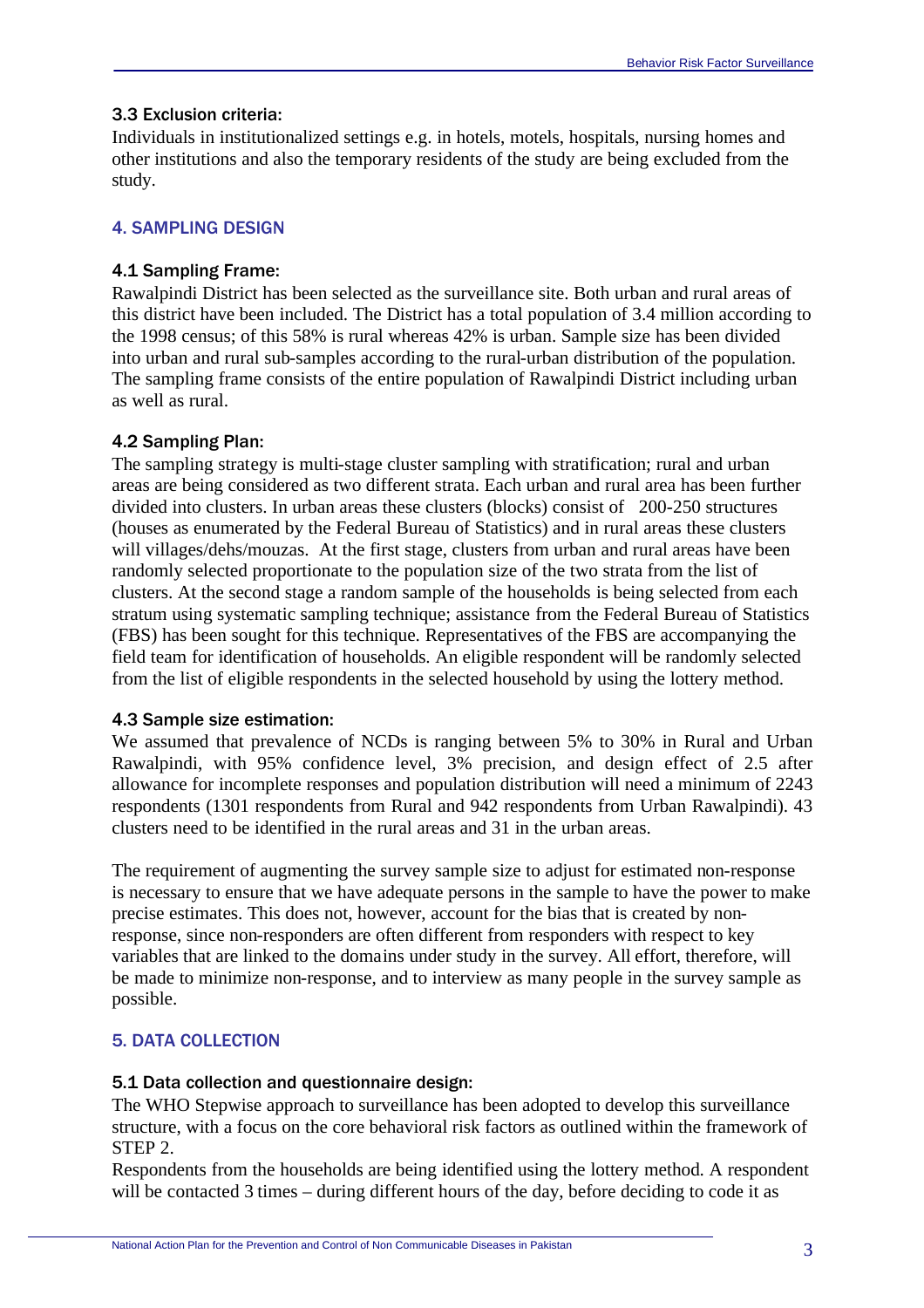"non-interview"? Data will be collected through face-to-face interviews with the help of a structured questionnaire. Informed consent will be taken from the respondents before each interview. Self-administered questionnaires will not be used, since they require a certain level of skill and education on part of the respondent, and as our study participants are likely to have low literacy level, that would not be the preferred approach. In the face-to-face interview, the interviewer will be able to maintain the respondent's interest, and will be able to allay anxiety if it is aroused. The questionnaire has been translated into *Urdu* and back translated ensuring consistency in phrasing of questions so that the responses would not generate a bias. Respondents will not be receiving any incentives to participate – enticing participation by offering incentives tends to generate a bias as respondents in poor urban and rural areas tend to respond in the affirmative, assuming that such replies would be linked to rewards. Our previous experience with community interviews is encouraging and our culture where hospitality is a norm makes us feel strongly against incentives as part of such initiatives

## **5.2 Components of the questionnaire**

Components of the questionnaire have been compiled with the use of previously validated questions included in previous studies.

| <b>Domain</b>         | <b>Method</b>                                 | <b>Source</b>                             |
|-----------------------|-----------------------------------------------|-------------------------------------------|
| Age                   | Date of birth. If unavailable,                | <b>Modified RISKCORN</b>                  |
|                       | estimation of age with reference to           | methodology <sup>xii</sup>                |
|                       | an index event                                |                                           |
| Education and work    | Based on the level of education and           | As above                                  |
| status                | work status relevant in Pakistan              |                                           |
| Socio-economic status | Education, occupation and income              | As above                                  |
| Physical activity     | Work activity, leisure time                   | STEPS/NCD V1.41 <sup>xiii</sup>           |
| Smoking               | Frequency and quantity                        | As above                                  |
|                       | Duration of exposure                          | <b>INTERHEART</b> xiv                     |
|                       | Past status                                   |                                           |
|                       | Environmental tobacco smoke                   |                                           |
| Diet                  | Dietary patterns                              | As above                                  |
| History of high blood | Screening for blood pressure                  | As above                                  |
| pressure and diabetes | Compliance with therapy                       |                                           |
| History of angina     | Symptom based                                 | Rose Angina Questionnaire <sup>xv</sup>   |
| <b>Stroke</b>         | History of Stroke or Transient                | $STEPS S - RFxvi$                         |
|                       | <b>Ischemic Attack</b>                        |                                           |
| Injury                | Seat belt and helmet use                      | WHO Injury module <sup>xvii</sup>         |
|                       | Prevalence of injury                          |                                           |
|                       | Type of injury                                |                                           |
| <b>Mental Health</b>  | Personal and family history of                | WHO Mental Health V $0.7^{xviii}$         |
|                       | mental disorder                               |                                           |
|                       | Somatic symptoms indicative of                | Bradford Somatic Inventory <sup>xix</sup> |
|                       | underlying disease                            |                                           |
| <b>KAP</b> modules    | As indicated in the Integrated                | BRFSS questionnaire V1.5e <sup>xxi</sup>  |
|                       | Framework for Action of the NAP <sup>xx</sup> | Heartfile Methodology <sup>xx11</sup>     |

| Table 5.1 components of the questionnaire; their methodology and sources |  |  |
|--------------------------------------------------------------------------|--|--|
|--------------------------------------------------------------------------|--|--|

A series of consultations were used to fully develop and refine the tool of assessment. The questionnaire will be piloted and modified as necessary. It was ensured that all questions have face validity; questions are clear, non-ambiguous and fair. Most questions have been designed to have fixed alternative responses for greater uniformity and simplicity of analysis.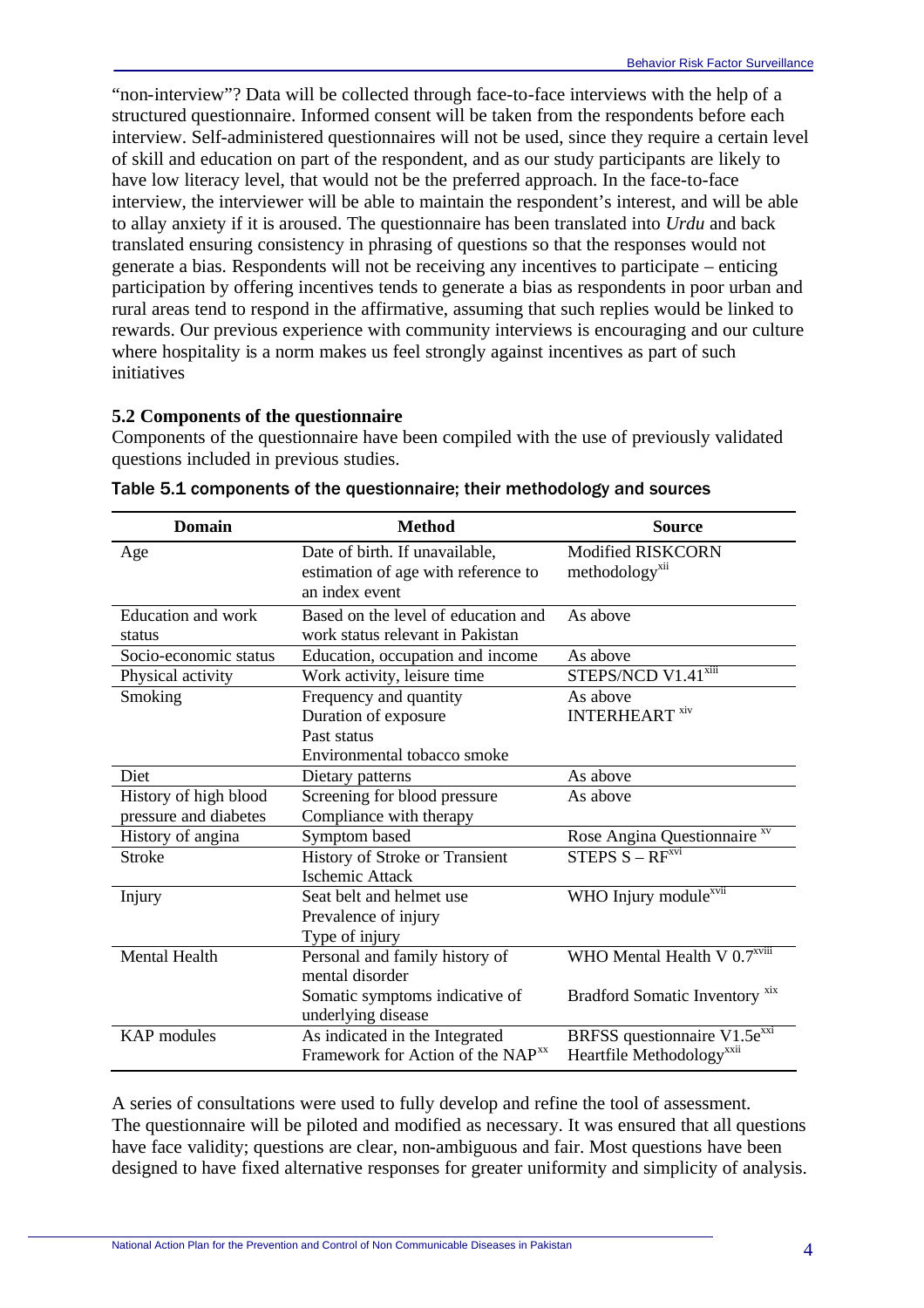Some however, have open-ended responses so as not to loose valuable information. These will be subsequently coded.

## 5.3 Quality assurance procedures:

Will be used to ensure consistency of interviewing and good quality data (i.e. random checks by field supervisor, principal investigator and re-interviewing the important questions from 10 percent of the respondents by different interviewer); in addition double data entry of the whole data will be done. Verification checks on 5% of the sample will be conducted after double entry if the error in the double entry will be <5 per thousand then the whole data will be re-entered. Measures will be taken to attain complete reliability and to reduce variation to reasonable limits. To this end, clearly defined standardized procedures will be developed; questions will be asked in a standard manner and the wording and the order of the questions will be decided well in advance. Particular attention will also be paid to reproducibility or the extent to which similar information is supplied when the question is asked more than once, so as not to generate a bias and to minimize variability of responses. Questions will be asked in a neutral manner without showing a preference for a particular response; it will be made sure that the respondents understand them in the same way.

## 5.4 Data Management:

Data will edited, coded and double entered on a daily basis using software EPIDATA (version 3.2). Confidentiality of data will be ensured.

**5.5 Data Analysis:** data will be analyzed using SPSS (version 11.0). Adjustment for multiple sampling levels, editing for response errors and inconsistencies, weighted to reduce bias and provide representative prevalence estimates will be done.

# 6.SELECTION OF INTERVIEWERS

#### 6.1 Selection:

A group of 25 interviewers (graduate in social sciences/above the age of 25/both sexes) have been selected for conducting the interviews. One member of the field team has been identified as a leader. Experienced data collectors with previous research experience have been selected in consultation with the Pakistan Medical Research Council.

# 6.2 Training of interviewers:

All data collectors have been extensively trained in taking informed consent, administering the questionnaire, and interview procedures. Details have been given in the section describing the questionnaire. In addition lectures have been given on the background of NCDs. Special attention has been given to the KAP modules. A Two day in house training on June 21 and 22 has been followed by extensive training in the field. A detailed field manual has been developed and is provided to the field officers.

# 7. CONFIDENTIALITY

Confidentiality will be maintained by incorporating this element as a clause into the shortterm assignment contracts of the interviewers. A commitment to confidentiality will be ensured in the consent forms and training exercise. In addition, data entry will be done on the same day; questionnaires will be taken from the field staff and stowed away safely on a daily basis. Heartfile systems are password protected.

# 8. REFERENCES

 $\overline{a}$ 

<sup>&</sup>lt;sup>i</sup>. World Health Organization. The World Health Report 2003 - Shaping the Future. Geneva,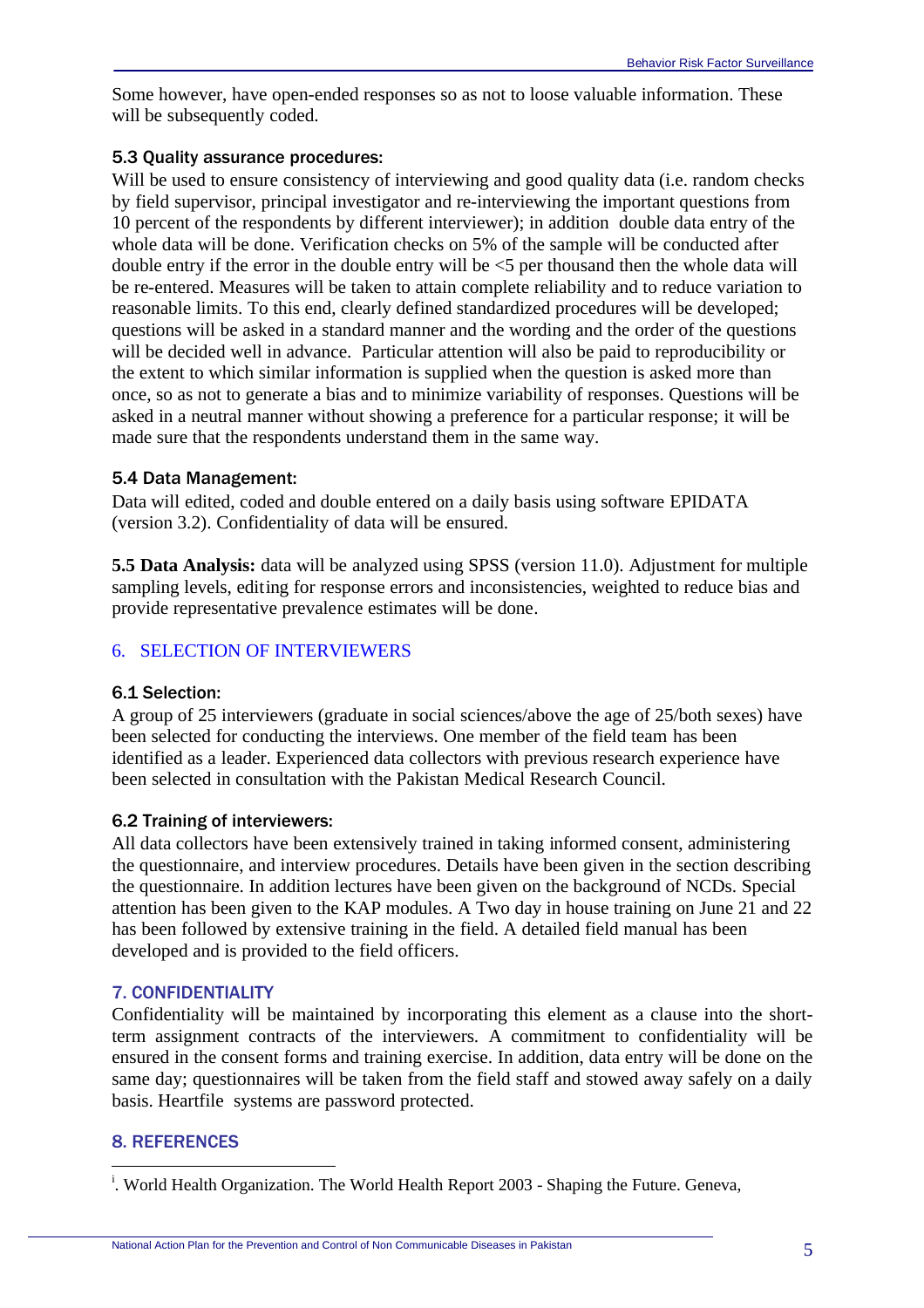Switzerland: World Health Organization, 2003.

 $\overline{a}$ 

<sup>ii</sup>. Hyder AA, Morrow RH. Lost Healthy Life Years in Pakistan in 1990. Am J Public Health 2000;90(8):1235-40.

iii. Federal Bureau of Statistics, Statistics District . Pakistan Demographic Survey 2001. Islamabad, Pakistan: Government of Pakistan, 2003.

<sup>iv</sup>. World Health Organization. World Health Report 2000 - Health Systems: Improving Performance. Geneva, Switzerland: World Health Organization, 2000.

v . Nishtar S. Prevention of Coronary Heart Disease in South Asia. Lancet 2002;360:1015-8.

vi. Pakistan Medical Research Council. National Health Survey of Pakistan 1990-94. Islamabad, Pakistan: Pakistan Medical Research Council, Network publication service, 1998.

<sup>vii</sup>. Shera AS, Rafique G, Khuwaja IA, Ara J, Baqai S, King H. Pakistan national diabetes survey: prevalence of glucose intolerance and associated factors in Shikarpur, Sindh Province. Diabet Med 1995;12(12):1116-21.

viii. Pakistan Health Education Survey. Pakistan Medical Research Council, Islamabad 2003 (ISBN: 969-499-003-3 [pbk]).

<sup>ix</sup>. Bhurgri Y, Bhurgri A, Hasan SH, Usman A, Faridi N, Khurshid M, et al. Cancer patterns in Karachi division (1998-1999). J Pak Med Assoc 2002;52(6):244-6.

x. Planning Commission. A Report of the sub-working group on Mental Health Care in Pakistan 1987 - National Programme of Mental Health for Pakistan. Islamabad, Pakistan: Planning Commission, Government of Pakistan, 1987.

<sup>xi</sup>. NTRC. Manual of Road safety improvement by the use of low cost engineering countermeasures. Islamabad, Pakistan: NTRC, NHA, Finnroad OY, 1999

xii Nishtar S, Wierzibicki AS, Lumb PJ, Lambert-Hammil M, Turner CN, Crook MA, et al. Waist-hip ratio and low HDL predict the risk of coronary artery disease in Pakistanis. Curr Med Res Opin 2004;20(1):55-62.

<sup>xiii</sup> WHO Stepwise Approach to Surveillance; World Health Organization. http://www.who.int/ncd\_surveillance/steps (accessed Dec 31, 03).  $\overline{x}$ <sup>iv</sup> Ounpuu S, Negassa A, Yusuf S. INTERHEART: Aglobal study of risk factors for acute myocardial infarction.Am Heart J 2001;141:711-21.

xv Fischbacher CM,Bhopal R,Unwin N,White M,Alberti KGMM. The performance of the Rose Angina Questionnaire in South Asian and European Origin Populations: a comparative study in Newcastle,UK.Int J Epidemiol 2001;30:1009-16.

xvi WHO Stepwise Approach to Surveillance; World Health Organization. http://www.who.int/ncd\_surveillance/steps/stroke/en/(accessed Jan17, 04).

xvii WHO Stepwise Approach to Surveillance; World Health Organization. http://www.who.int/ncd\_surveillance/steps/riskfactor/framework/en/ (accessed Dec23, 03).

xviii WHO Stepwise Approach to Surveillance; World Health Organization. http://www.who.int/ncd\_surveillance/steps/riskfactor/framework/en/ (accessed Dec23, 03)